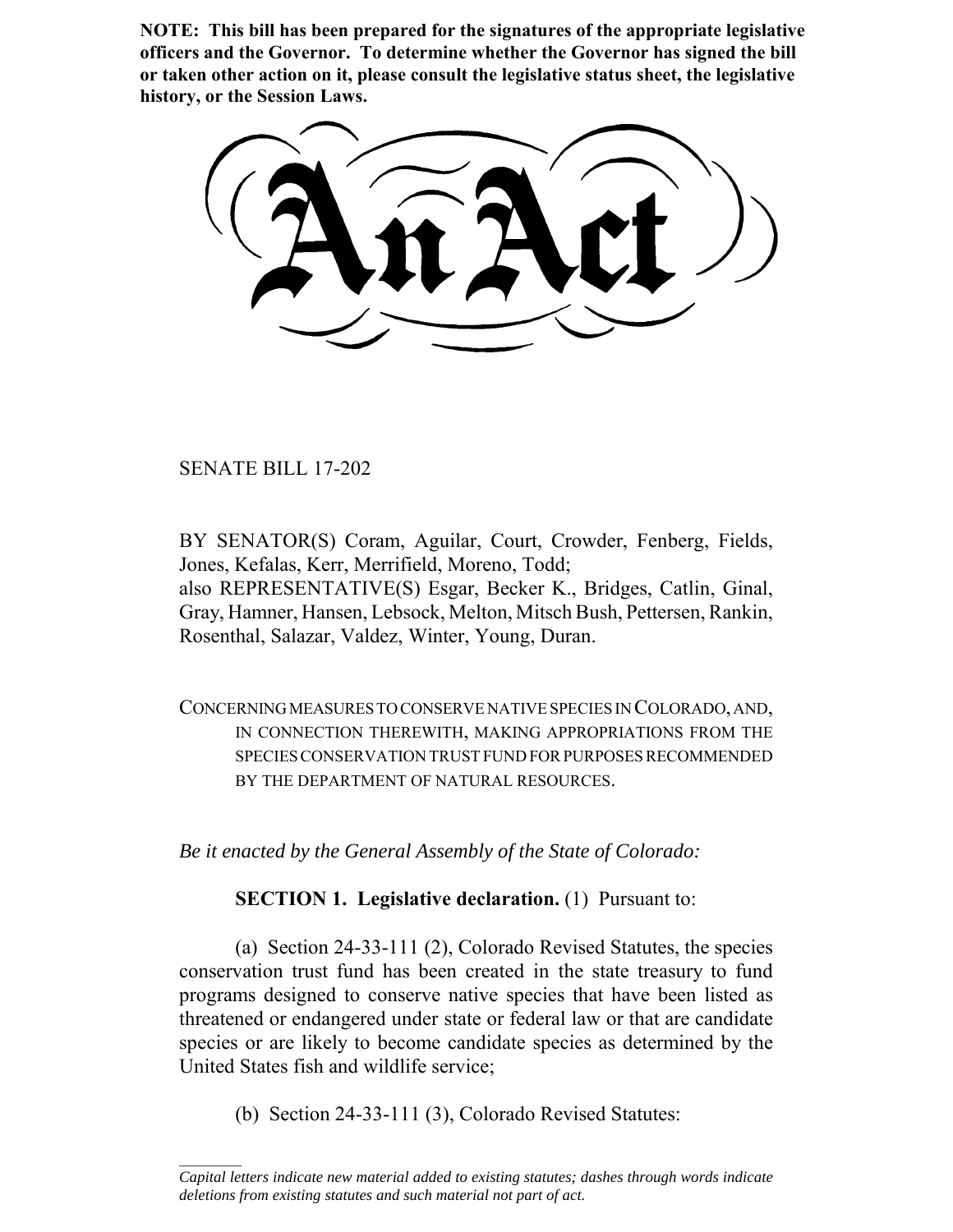(I) The executive director of the department of natural resources, after consulting with the Colorado water conservation board and its director, the parks and wildlife commission, and the director of the division of parks and wildlife, has prepared and delivered to the general assembly a species conservation eligibility list describing programs and associated costs that are eligible to receive funding from the species conservation trust fund; and

(II) Before obligating funds from the species conservation trust fund, the species conservation eligibility list is subject to modification and adoption through the passage of a bill.

**SECTION 2. Eligibility list - approval.** (1) The general assembly deems the recommended expenditures described in the species conservation eligibility list to be in the interest of the people of the state. The money specified in this subsection (1) is available in fiscal year 2017-18 and remains available for the designated purposes until it is fully expended. The executive director of the department of natural resources is authorized to obligate and expend three million eight hundred fifty thousand dollars (\$3,850,000) from the species conservation trust fund for the following activities, programs, and species in the following amounts:

| <b>PROGRAM/SPECIES</b>                               | <b>AMOUNT</b> |
|------------------------------------------------------|---------------|
| (a) Native terrestrial wildlife<br>conservation      | \$732,850     |
| (b) Native aquatic wildlife<br>conservation          | \$1,192,150   |
| (c) Platte river recovery<br>implementation program  | \$875,000     |
| (d) Upper Colorado river<br>recovery program         | \$950,000     |
| (e) Gunnison river basin<br>selenium management plan | \$100,000     |
| <b>Total authorization</b>                           | \$3,850,00    |

## PAGE 2-SENATE BILL 17-202